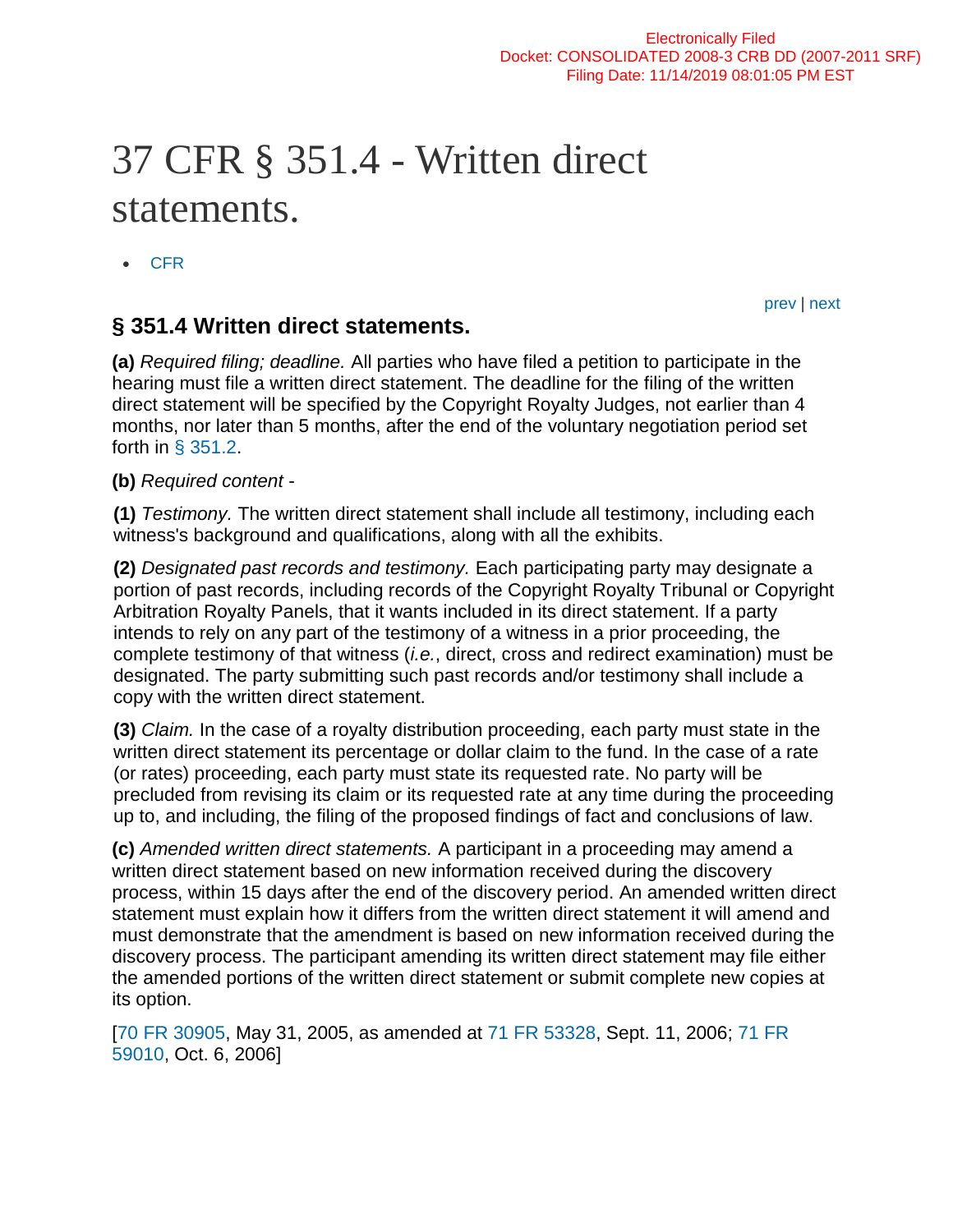## CFR Toolbox

[Law about... Articles from Wex](https://www.law.cornell.edu/wex/wex_articles) [Table of Popular Names](https://www.law.cornell.edu/topn) **[Parallel Table of Authorities](https://www.law.cornell.edu/ptoa)** [How current is this?](https://www.law.cornell.edu/uscode/about/how-current)